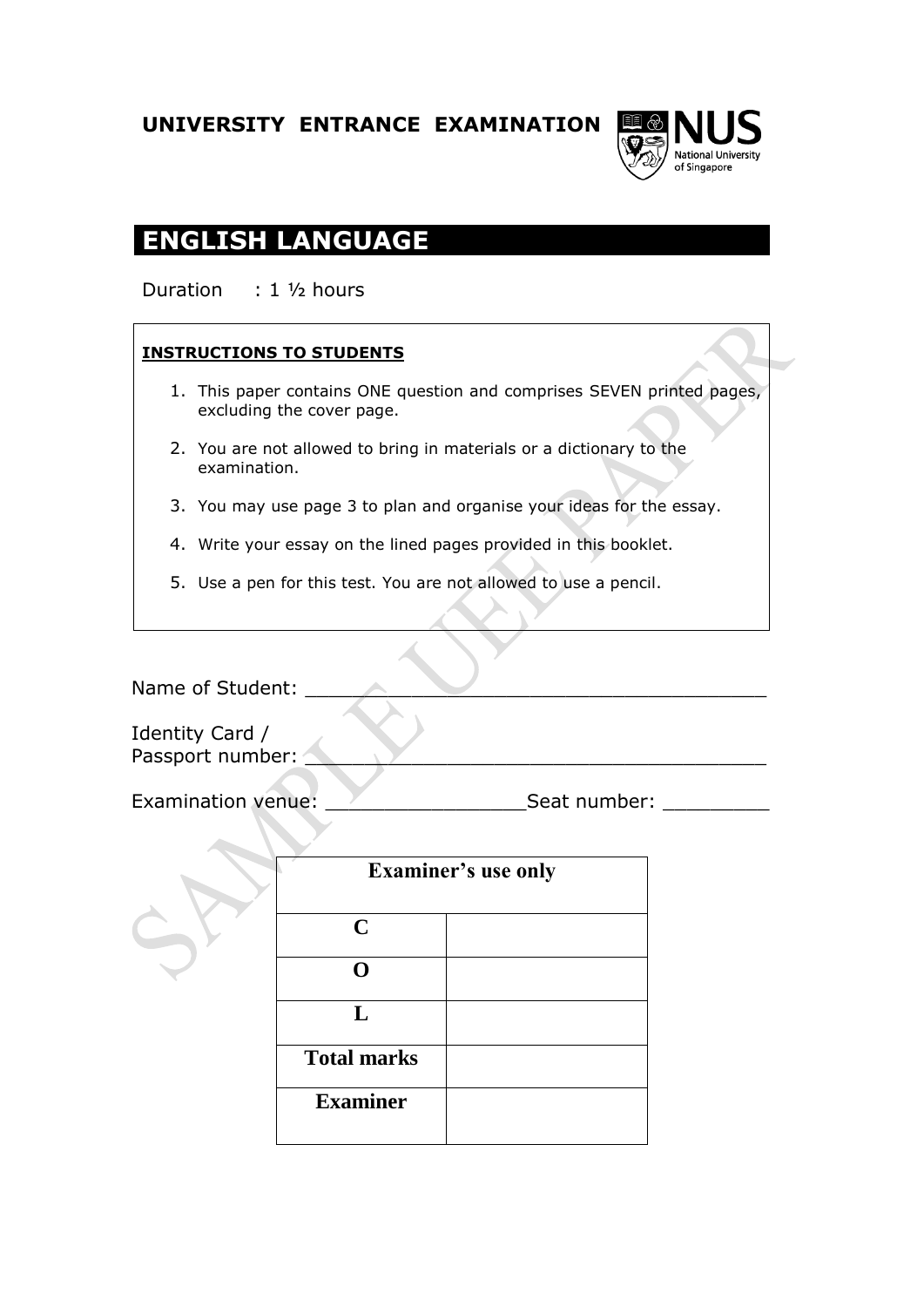This examination assesses your ability to summarise and write in response to a prompt based on the given text.

Write an **essay** of about **500-600 words** to a university lecturer in response to the following prompt:

*Food waste is a serious problem which occurs during and after harvest time in many developing countries. You are to summarise the problem and its causes given in the text in about 150-200 words, and provide suggestions on how to solve the problem in 350-400 words.*

Use information from the text, your knowledge and experience to support your point of view. You are required to use *your own words* when you summarise the text. When you use information from the text for the solutions, paraphrase and **do not copy the text**. You are to acknowledge information taken from the text using proper academic conventions.

You will be assessed on:

- Content
	- Fulfillment of task
	- Sophistication and sufficiency of ideas
	- Successful integration of relevant ideas from the reading text in the essay
- Organisation
	- Clarity of overall structure, e.g. effective use of thesis statement, topic sentences and cohesive devices
	- Logical development of ideas
- Language
	- Accuracy: grammar, punctuation and spelling
	- Fluency and complexity: all types of well-formed sentences and a wide range of precise and appropriate vocabulary and idiomatic expressions
	- Academic tone

#### **Text: Wasting Food in a Hungry World**

Hunger is a complex problem, exacerbated by financial pressures, volatile commodity prices, natural disasters, and civil wars. Fortunately, we can take an enormous step toward winning the global campaign against malnutrition, simply by investing in improved infrastructure and in agricultural research and development.

One-quarter of all the food in the world is lost each year, owing to inefficient harvesting, inadequate storage, and wastage in the kitchen. Halve that waste, and the world could feed an extra billion people, making hunger yesterday's problem.

Over the last 25 years, the world has fed an extra two billion people, and the developing world as a whole has almost halved its hunger rate. However, the challenge is to sustain this progress. By 2050, demand for food will have nearly doubled for two reasons. Firstly, by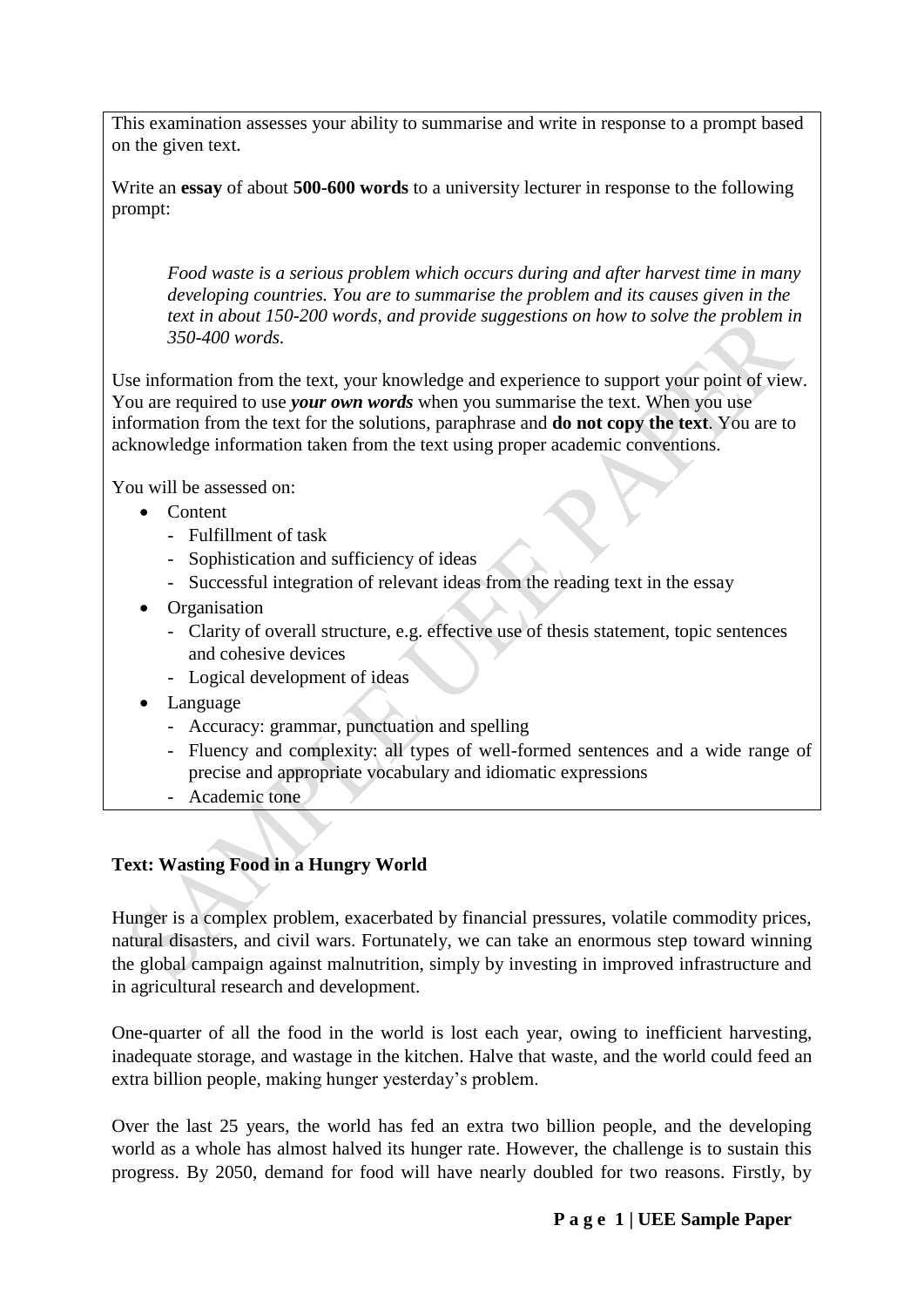2050 the world will have added another two billion mouths to feed; secondly, there will be the growing appetite of a surging new middle class.

At the moment, the UN is considering 169 new development targets to succeed the Millennium Development Goals, hunger being one target area among many. These targets are crucial because they will determine how more than \$2.5 trillion in development money is spent on everything from climate change to malaria.

Our research on food security shows that there are smart ways to feed many more on the planet; but they have little to do with the campaigns against waste seen in most of the rich world. In the rich world, the focus is on food wasted by the consumer. This makes sense: more than half of the rich world's losses take place in its kitchens. In Britain, for example, the greatest waste is in salads, vegetables, and fruits, considered luxuries when compared with the cheap calories contained in grains and root vegetables consumed throughout the developing world. In rich countries, smaller households waste more per person, because not everything is used, while richer households add waste when they buy extra "just to be on the safe side." By contrast, the world's hungry poor waste very little, simply because they cannot afford to. In Africa, daily food waste averages 500 calories per person. In reality, consumers account for only 5% of this loss. More than three-quarters of the waste occurs well before the kitchen, because birds and rats eat crops during harvest, for example, or pests spoil grain stores.

There are many remedies for this kind of waste, from the "curing" of root vegetables to minimize damage, to more expensive refrigeration. So why are these technologies, widely used in richer countries, not adopted in the developing world? The answer is a lack of infrastructure. With a lack of roads linking fields to markets, farmers cannot easily sell their surplus produce, which may then spoil before it can be eaten. Improving road and rail capacity enables farmers to reach buyers, and fertilizer and other agricultural inputs to reach farmers. Supplying reliable electricity permits grains to be dried and vegetables to be kept cool.

It is estimated that the overall cost of approximately halving post-harvest losses in the developing world would be \$239 billion over the next 15 years, and would generate benefits worth more than \$3 trillion, or \$13 of social benefits for every dollar spent. This would make food more affordable for the poor. By 2050, better infrastructure could mean that 57 million people, more than the current population of South Africa, would no longer be at risk of hunger, and that about four million children would no longer suffer from malnutrition. Most of these gains would be in Sub-Saharan Africa and South Asia, the world's most deprived regions.

Adapted from:

Lomborg, B. (June 18, 2015). Wasting Food in a Hungry World [Blogpost]. Retrieved from http://www.project-syndicate.org/commentary/wasting-food-hungry-world-by-bjornlomborg-2015-06#RS4wUEz2KAtyaIc8.99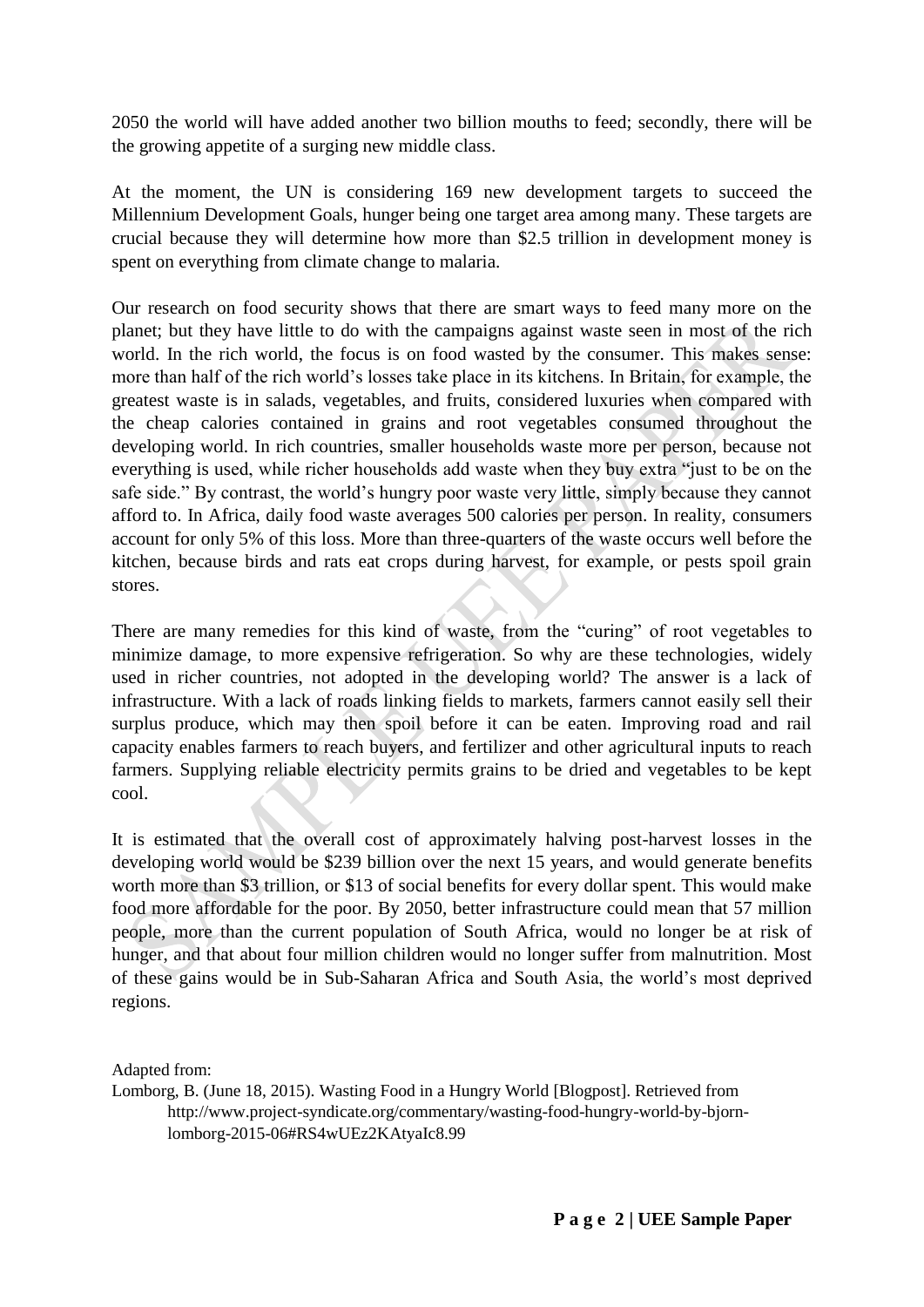### **USE THIS PAGE FOR PLANNING YOUR ESSAY**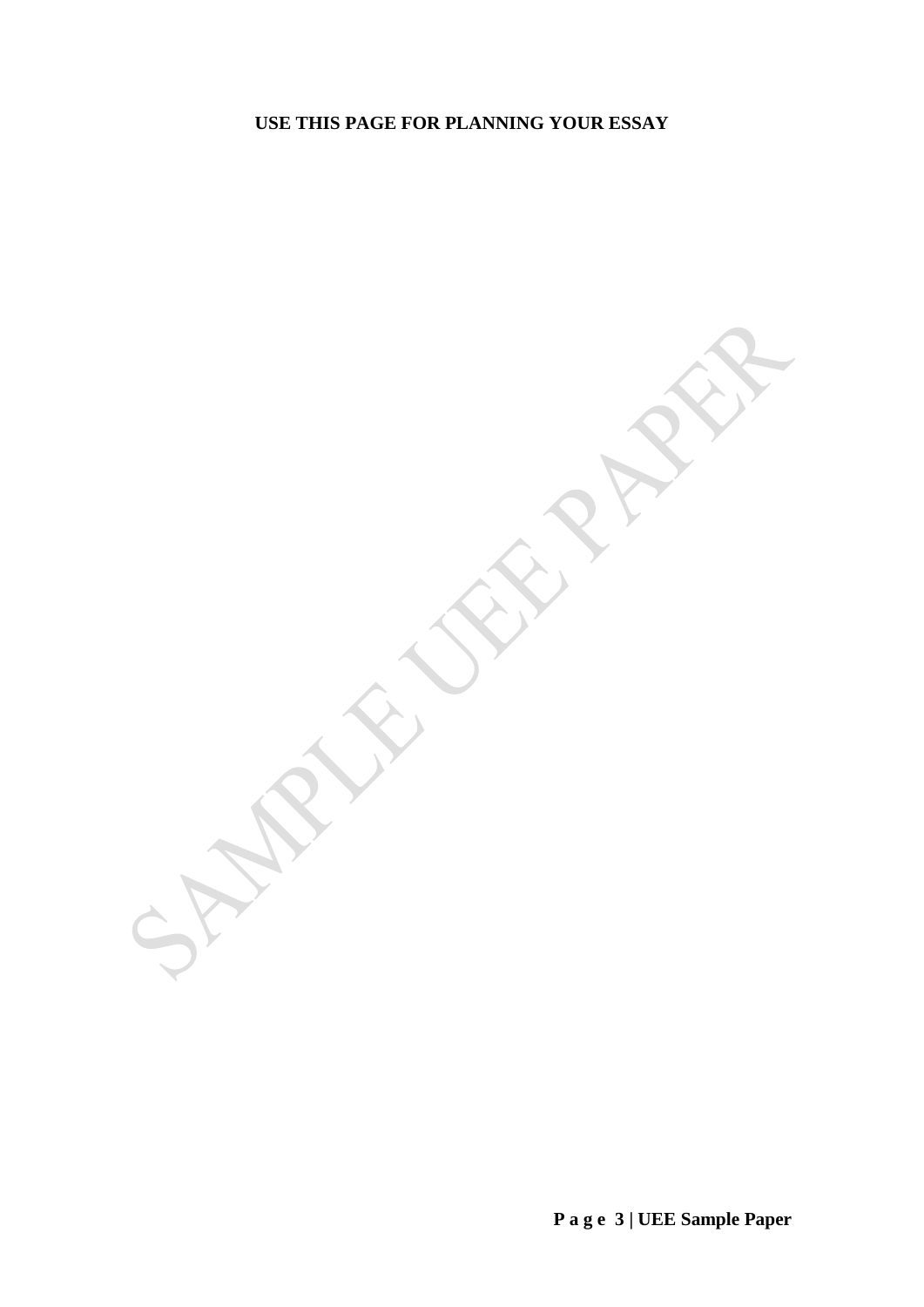## **WRITE YOUR ESSAY ON PAGES 4-7**

Page 4 | UEE Sample Paper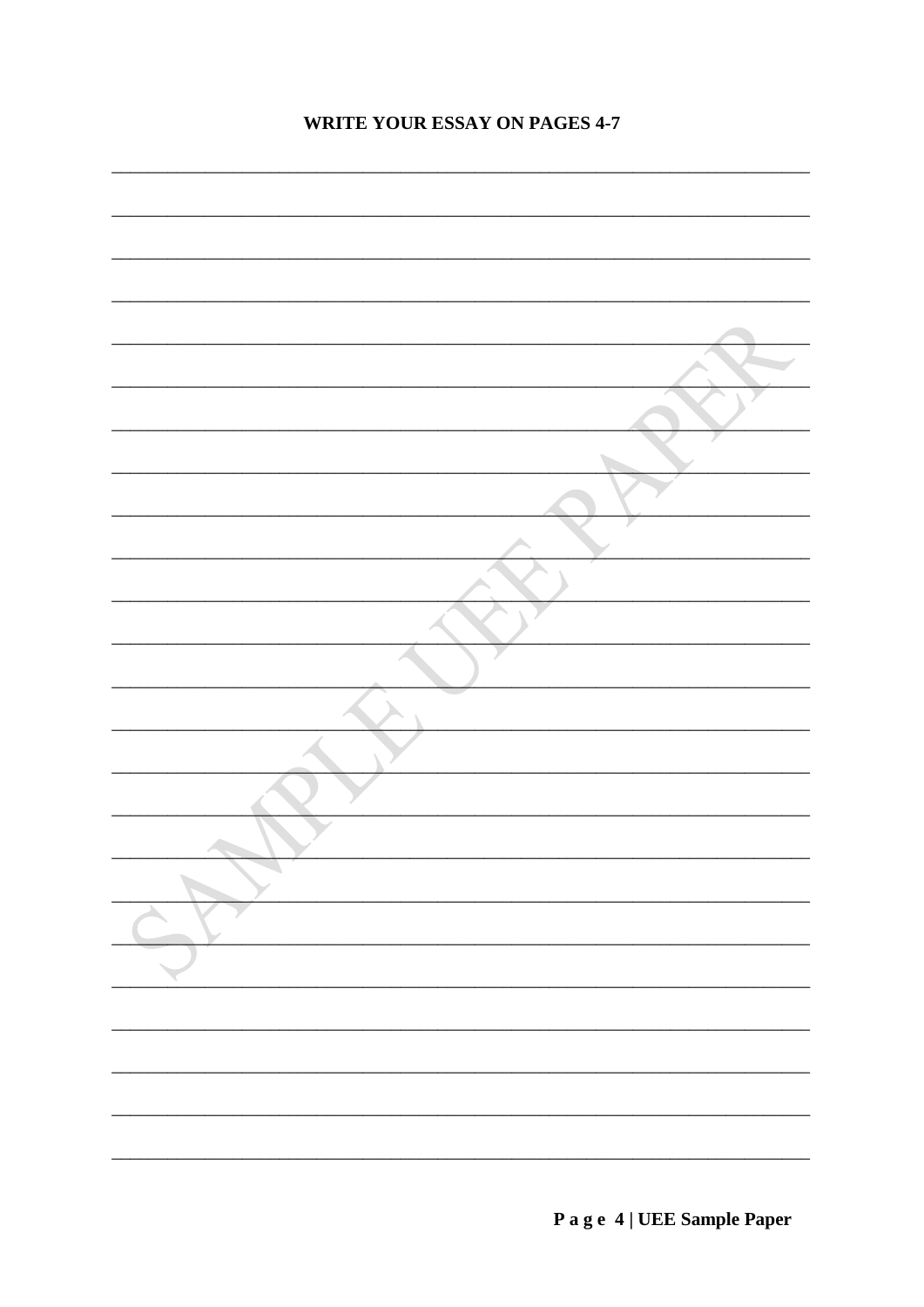Page 5 | UEE Sample Paper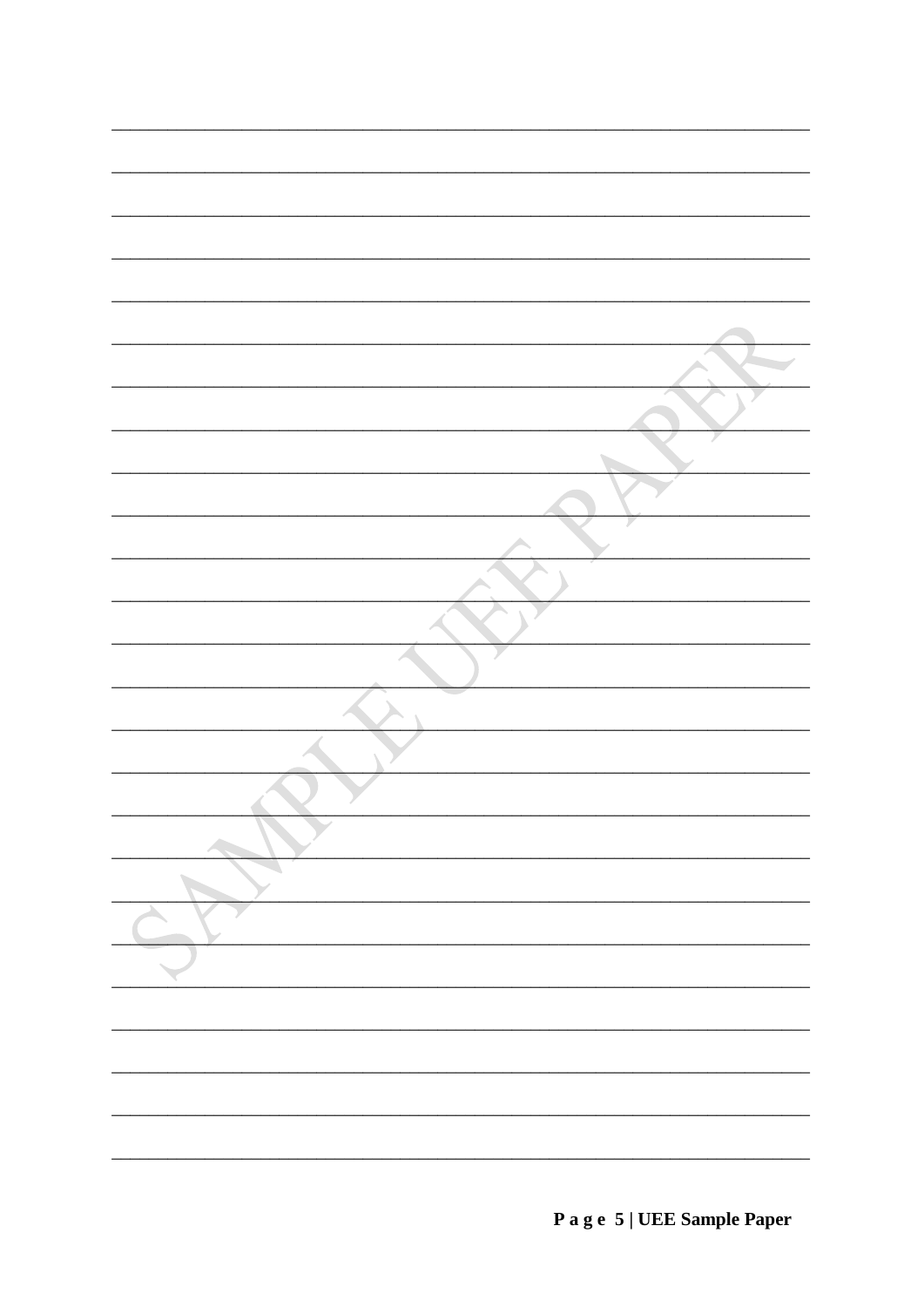Page 6 | UEE Sample Paper